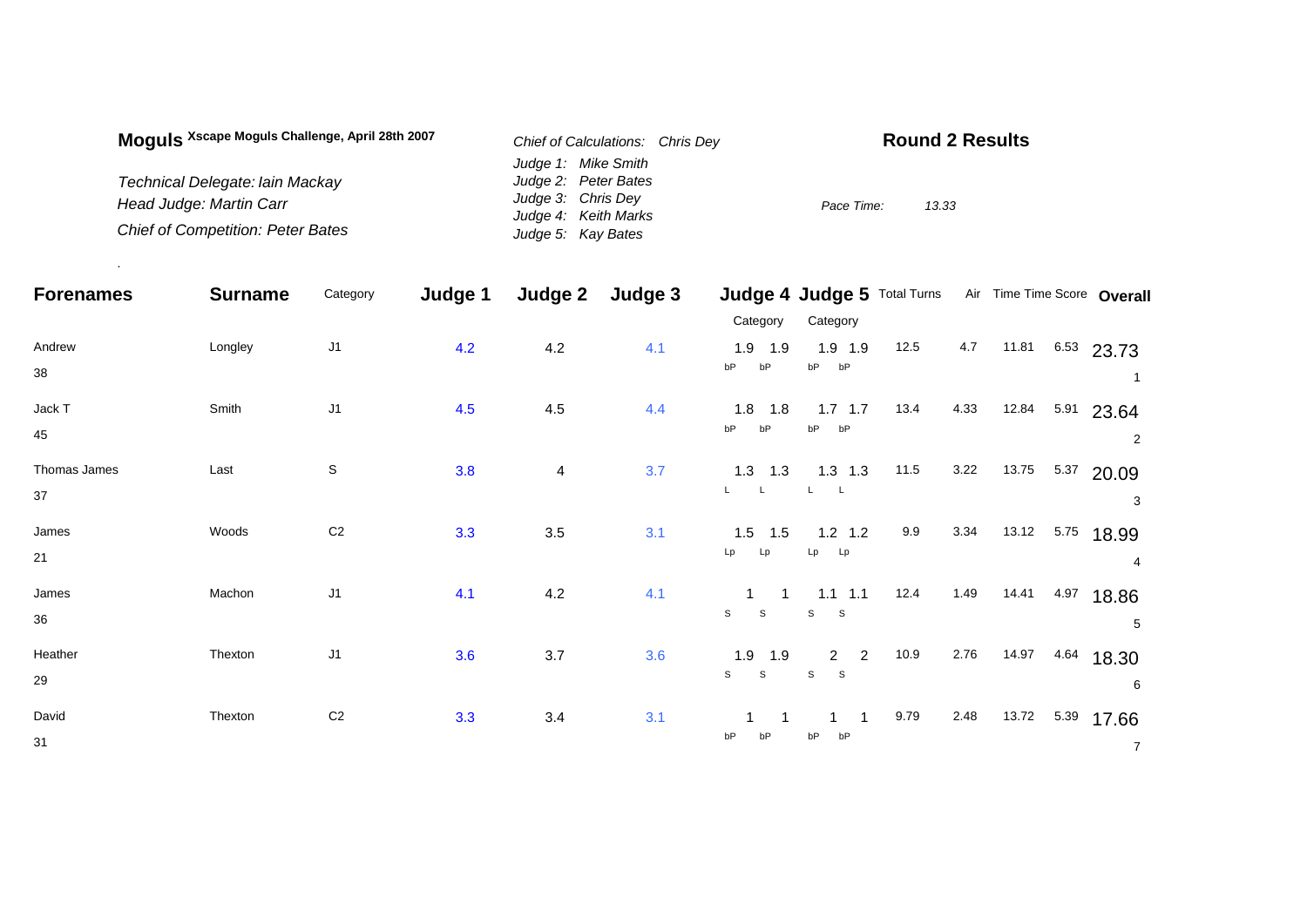| <b>Forenames</b>              | <b>Surname</b> | Category       | Judge 1 | Judge 2 | Judge 3 |                               | <b>Judge 4 Judge 5 Total Turns</b> |      |      |       |      | Air Time Time Score Overall |
|-------------------------------|----------------|----------------|---------|---------|---------|-------------------------------|------------------------------------|------|------|-------|------|-----------------------------|
|                               |                |                |         |         |         | Category                      | Category                           |      |      |       |      |                             |
| Alexandra L<br>58             | Houston        | C <sub>1</sub> | 3.7     | 3.4     | 3.5     | 1.9<br>1.9<br><b>S</b><br>S.  | $1.9$ 1.9<br>S <sub>st</sub><br>-S | 10.6 | 2.68 | 15.77 | 4.16 | 17.44<br>8                  |
| Simon Christopher Peter<br>57 | Ashton         | М              | 3.7     | 4       | 3.6     | 0.9<br>0.9<br>$\mathbf{\tau}$ | $0.8\ 0.8$                         | 11.3 | 1.12 | 15.28 | 4.45 | 16.87<br>9                  |
| Andrew Sean<br>60             | <b>Bennett</b> | S              | 3.2     | 3.1     | 3.1     | 0.9<br>0.9<br>3p<br>3p        | $0.9\quad0.9$<br>3p 3p             | 9.4  | 2.22 | 16.5  | 3.72 | 15.34<br>10                 |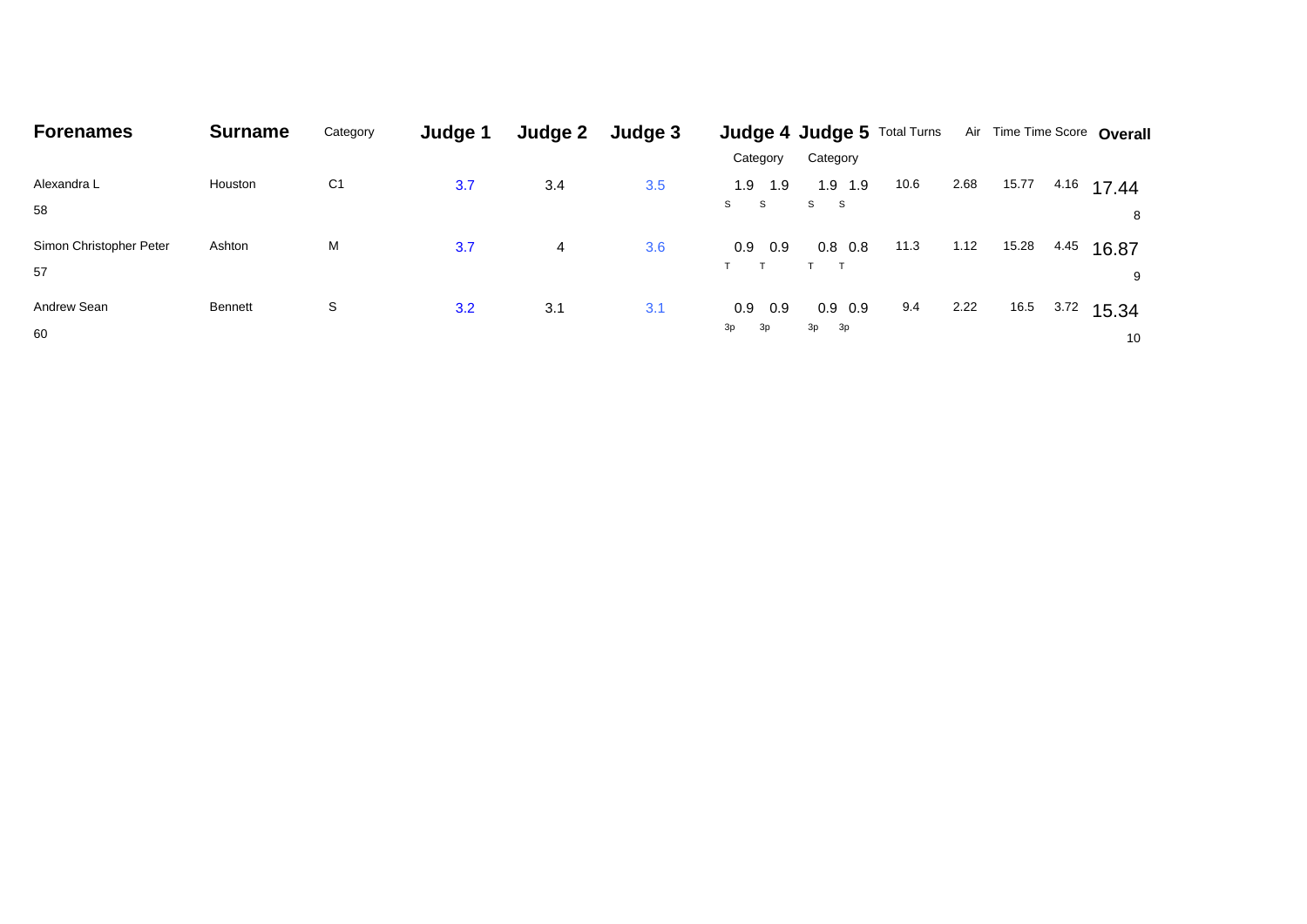| Moguls Xscape Moguls Challenge, April 28th 2007 | Chief of Calculations: Chris Dev            | <b>Round 1 Results</b> |       |  |  |  |
|-------------------------------------------------|---------------------------------------------|------------------------|-------|--|--|--|
| Technical Delegate: Iain Mackay                 | Judge 1: Mike Smith<br>Judge 2: Peter Bates |                        |       |  |  |  |
| Head Judge: Martin Carr                         | Judge 3: Chris Dey<br>Judge 4: Keith Marks  |                        |       |  |  |  |
| <b>Chief of Competition: Peter Bates</b>        | Judge 5: Kay Bates                          | Pace Time:             | 13.33 |  |  |  |

.

| <b>Names</b>                  |                | Category       |     | Turns J1-3 |                |                                     | Air J4-5                | Total Turns and Air |      | Time in Sec and Scor |      | <b>Overall</b> |                 |
|-------------------------------|----------------|----------------|-----|------------|----------------|-------------------------------------|-------------------------|---------------------|------|----------------------|------|----------------|-----------------|
|                               |                |                |     |            |                |                                     | Jump Categor            |                     |      |                      |      |                |                 |
| Andrew Sean<br>60             | <b>Bennett</b> | S              | 4.7 | 4.6        | 4.7            | $1.8$ 1.8<br>3pg<br>3pg             | $1.9$ 1.9<br>3pg<br>3pg | 14                  | 4.68 | 12.97                | 5.84 | 24.52          | $\overline{1}$  |
| Jack T<br>45                  | Smith          | J <sub>1</sub> | 4.5 | 4.5        | 4.5            | 1.9<br>1.9<br>bL<br>bL              | $1.9$ 1.9<br>bL<br>bL   | 13.5                | 4.7  | 13.03                | 5.8  | 24             | $\overline{2}$  |
| Andrew<br>38                  | Longley        | J <sub>1</sub> | 4.4 | 4.4        | 4.4            | 1.9<br>1.9<br>bP<br>bP              | $1.9$ 1.9<br>bP<br>bP   | 13.2                | 4.7  | 13.09                | 5.76 | 23.66          | 3               |
| Thomas James<br>37            | Last           | S              | 3.9 | 4.3        | 4.2            | $1.6$ 1.6<br>L                      | $1.8$ 1.8<br>L          | 12.39               | 4.21 | 13.6                 | 5.46 | 22.06          | 4               |
| James<br>36                   | Machon         | J <sub>1</sub> | 4.2 | 4.3        | 4.5            | $1.5$ 1.5<br>S<br>S                 | $1.5$ 1.5<br>S<br>S     | 13                  | 2.12 | 13.85                | 5.31 | 20.43          | 5               |
| Heather<br>29                 | Thexton        | J <sub>1</sub> | 3.7 | 4          | $\overline{4}$ | 2.1<br>2.1<br>S<br>$\mathsf s$      | $2.1$ 2.1<br>S<br>S     | 11.7                | 2.98 | 15.75                | 4.17 | 18.85          | $6\phantom{.}6$ |
| David<br>31                   | Thexton        | C <sub>2</sub> | 3.5 | 3.6        | 3.6            | 1<br>bP<br>bP                       | -1<br>1<br>bP<br>bP     | 10.7                | 2.48 | 13.87                | 5.3  | 18.48          | $\overline{7}$  |
| James<br>21                   | Woods          | C <sub>2</sub> | 2.9 | 3          | 2.8            | $1.3$ 1.3<br>$\mathsf{L}$<br>L.     | $1.3$ 1.3<br>L<br>L     | 8.69                | 3.16 | 13.56                | 5.48 | 17.33          | 8               |
| Simon Christopher Peter<br>57 | Ashton         | M              | 3.9 | 4.1        | 4              | $0.7\quad 0.7$<br>T.<br>$\mathsf T$ | $0.8\ 0.8$<br>T<br>T    | 12                  | 0.99 | 15.96                | 4.04 | 17.03          | 9               |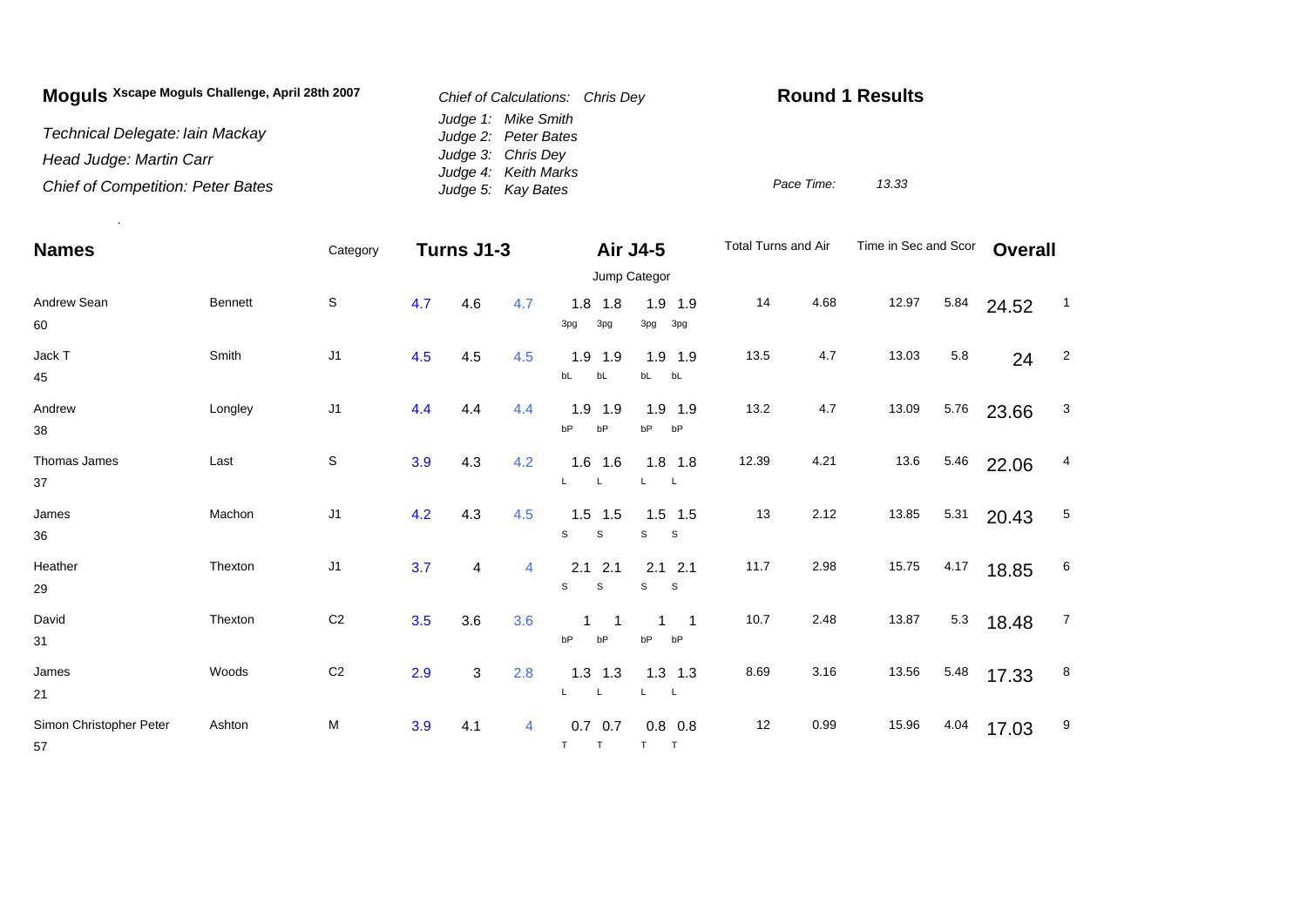| <b>Names</b>       |                  | Category       |                | Turns J1-3 |                |                                           | Air J4-5                                  | Total Turns and Air |       | Time in Sec and Scor |      | <b>Overall</b> |    |
|--------------------|------------------|----------------|----------------|------------|----------------|-------------------------------------------|-------------------------------------------|---------------------|-------|----------------------|------|----------------|----|
|                    |                  |                |                |            |                |                                           | Jump Categor                              |                     |       |                      |      |                |    |
| Alexandra L<br>58  | Houston          | C <sub>1</sub> | 3.6            | 3.5        | 3.2            | $0.7\quad 0.7$<br>S<br>$\mathsf S$        | $0.8\ 0.8$<br>S<br>$\mathsf S$            | 10.3                | 1.05  | 14.88                | 4.69 | 16.04          | 10 |
| Ben<br>48          | Parkes           | J1             | $\mathbf{3}$   | 3.4        | 3.2            | $0.7\ 0.7$<br>L.<br>L                     | $0.8$ 0.8<br>$\mathsf{L}$<br>$\mathsf{L}$ | 9.6                 | 1.85  | 15.75                | 4.17 | 15.62          | 11 |
| Ryan<br>43         | Kaye             | $\mbox{C2}$    | 3.3            | 3.5        | 3.4            | 0.6<br>0.6<br>$\mathsf{s}$<br>$\mathsf S$ | $0.7\quad 0.7$<br>S<br>$\mathsf S$        | 10.19               | 0.9   | 15.34                | 4.41 | 15.5           | 12 |
| Peter<br>40        | Speight          | $\mbox{C2}$    | 3.3            | 3.1        | 3              | $0.2$ 0.2<br>g<br>g                       | $0.2 \quad 0.2$<br>g<br>g                 | 9.4                 | 0.24  | 16.32                | 3.83 | 13.47          | 13 |
| James<br>35        | Tomlinson        | C <sub>1</sub> | 2.7            | 2.4        | 2.4            | $1.2$ 1.2<br>$\mathbb S$<br>$\mathbb S$   | $1.1$ 1.1<br>S<br>$\mathsf S$             | $7.5$               | 1.63  | 15.84                | 4.11 | 13.24          | 14 |
| Katie<br>34        | Summerhayes      | C <sub>1</sub> | 2.6            | 2.6        | 2.5            | $0.8$ 0.8<br>S<br>$\mathsf S$             | $0.8$ 0.8<br>S<br>S                       | $7.7$               | 1.12  | 16.25                | 3.87 | 12.69          | 15 |
| Beau<br>49         | Coleman          | $\mbox{C2}$    | 2.3            | 2.5        | 2.3            | $1.2$ 1.2<br>$\mathbb S$<br>S             | $1.2$ 1.2<br>S<br>$\mathbb S$             | 7.1                 | 1.7   | 16.91                | 3.47 | 12.27          | 16 |
| Samuel<br>28       | Houston          | Mi             | 1.8            | 2.1        | 2.2            | $1.1$ $1.1$<br>$\mathbb S$<br>S           | $\overline{\phantom{0}}$ 1<br>1<br>S<br>S | 6.1                 | 1.49  | 15.63                |      | $4.24$ 11.83   | 17 |
| <b>JAMES</b><br>51 | <b>HOBSON</b>    | Mi             | 2.4            | 2.6        | 2.6            | $0.9$ 0.9<br>S<br>$\mathbb S$             | $0.9$ 0.9<br>s<br>S                       | 7.6                 | 1.26  | 18.03                | 2.8  | 11.66          | 18 |
| Joshua<br>53       | Law              | C <sub>2</sub> | 2.1            | 2.5        | 2.1            | $0.2\ 0.2$<br>S<br>$\mathsf S$            | $0.2 \quad 0.2$<br>S<br>$\mathbf{s}$      | 6.69                | 0.28  | 16                   | 4.02 | 10.99          | 19 |
| Hannah J<br>$39\,$ | Handford-Styring | Mi             | $\overline{2}$ | 2.1        | $\overline{2}$ | $0.8$ 0.8<br>T<br>T                       | $\overline{\mathbf{1}}$<br>1<br>T<br>T    | 6.1                 | $1.2$ | 17.06                | 3.38 | 10.68          | 20 |
| Chris<br>27        | Fung             | J1             | 1.7            | 2.3        | 2.2            | $0.3$ 0.3<br>$\mathbb S$<br>S             | $0.4$ 0.4<br>S<br>$\mathbf{s}$            | 6.2                 | 0.49  | 17.53                | 3.1  | 9.79           | 21 |